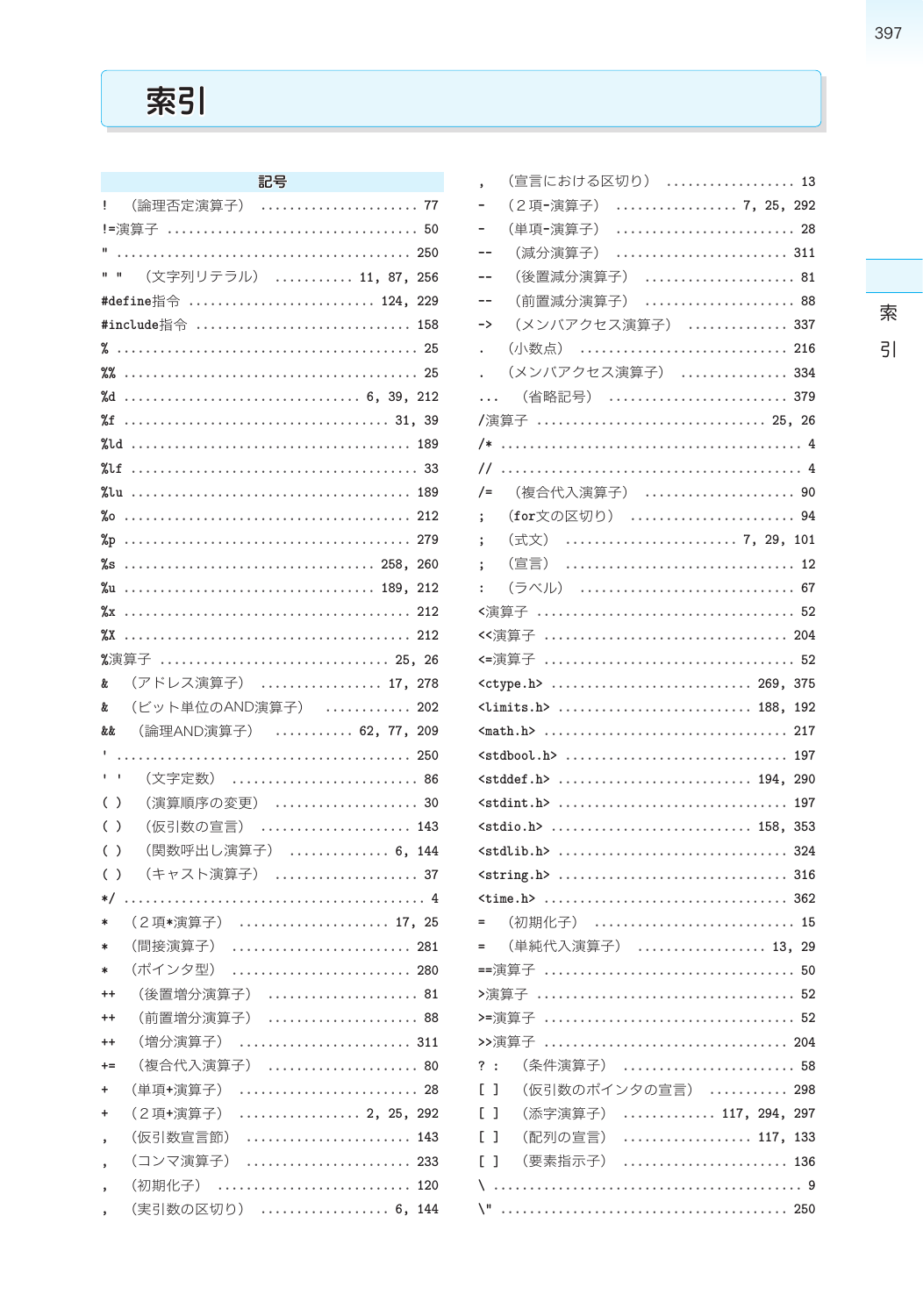| (ビット単位の排他OR演算子)  202                  |
|---------------------------------------|
|                                       |
|                                       |
| {} (構造体の宣言)  332                      |
| { } (初期化子)  120, 259, 335             |
| { } (複合文)  60                         |
| (ビット単位のOR演算子)  202<br>T               |
| (論理OR演算子)  63, 77, 209<br>П           |
| (補数演算子)  202<br>$\tilde{\phantom{a}}$ |
|                                       |

#### 数字

| O                              |
|--------------------------------|
| 非~                             |
|                                |
| 1次元配列  132                     |
| 1の補数                           |
| ~表現                            |
| 2項                             |
| ~+演算子  2, 25, 292              |
| 7, 25, 292<br>~-演算子            |
| ~*演算子                          |
| ~演算子                           |
| 2次元配列                          |
| 2重ループ  102                     |
| 2 進                            |
| 純~記数法  197                     |
| $\sim$ 数 ………………………………… 183.185 |
| 2 値                            |
| ~の交換  122. 287                 |
| 〜の差                            |
| ~の最大値  56                      |
| ~のソート  288                     |
| 2の補数表現  200                    |
| 3項                             |
| ~演算子  28. 58                   |
| 3次元配列  135                     |
| 3値                             |
| ~の最小値  57                      |
| ~の最大値                          |
| 8進拡張表記                         |
|                                |

| 8進定数  210      |  |
|----------------|--|
| 10進数  6, 183   |  |
| 10進定数  210     |  |
| 16進拡張表記  251   |  |
| 16進数  183, 185 |  |
| 16進定数  210     |  |
|                |  |

## $\overline{\mathsf{A}}$

| <b>AND</b>          |  |
|---------------------|--|
| ビット単位の~演算子  202     |  |
| 論理~演算子  62, 77, 209 |  |
|                     |  |
|                     |  |
|                     |  |
|                     |  |
|                     |  |
|                     |  |

#### $\sf{B}$

| BCPL言語  388         |  |
|---------------------|--|
|                     |  |
| break文  67, 93, 103 |  |

### $\mathbf{C}$

| calloc()  137            |  |  |  |  |  |  |  |  |  |  |  |  |  |  |  |  |  |
|--------------------------|--|--|--|--|--|--|--|--|--|--|--|--|--|--|--|--|--|
|                          |  |  |  |  |  |  |  |  |  |  |  |  |  |  |  |  |  |
| char  186, 190, 191, 192 |  |  |  |  |  |  |  |  |  |  |  |  |  |  |  |  |  |
| CHAR_BIT  192            |  |  |  |  |  |  |  |  |  |  |  |  |  |  |  |  |  |
| CHAR_MAX  189            |  |  |  |  |  |  |  |  |  |  |  |  |  |  |  |  |  |
| CHAR_MIN  189            |  |  |  |  |  |  |  |  |  |  |  |  |  |  |  |  |  |
|                          |  |  |  |  |  |  |  |  |  |  |  |  |  |  |  |  |  |
|                          |  |  |  |  |  |  |  |  |  |  |  |  |  |  |  |  |  |
|                          |  |  |  |  |  |  |  |  |  |  |  |  |  |  |  |  |  |

#### D

|               |  | <b>The Contract of Contract Contract Contract Contract Contract Contract Contract Contract Contract Contract Contract Contract Contract Contract Contract Contract Contract Contract Contract Contract Contract Contract Contrac</b> |  |  |  |  |  |  |  |  |  |  |  |  |  |  |  |
|---------------|--|--------------------------------------------------------------------------------------------------------------------------------------------------------------------------------------------------------------------------------------|--|--|--|--|--|--|--|--|--|--|--|--|--|--|--|
|               |  |                                                                                                                                                                                                                                      |  |  |  |  |  |  |  |  |  |  |  |  |  |  |  |
|               |  |                                                                                                                                                                                                                                      |  |  |  |  |  |  |  |  |  |  |  |  |  |  |  |
| EOF  244. 248 |  |                                                                                                                                                                                                                                      |  |  |  |  |  |  |  |  |  |  |  |  |  |  |  |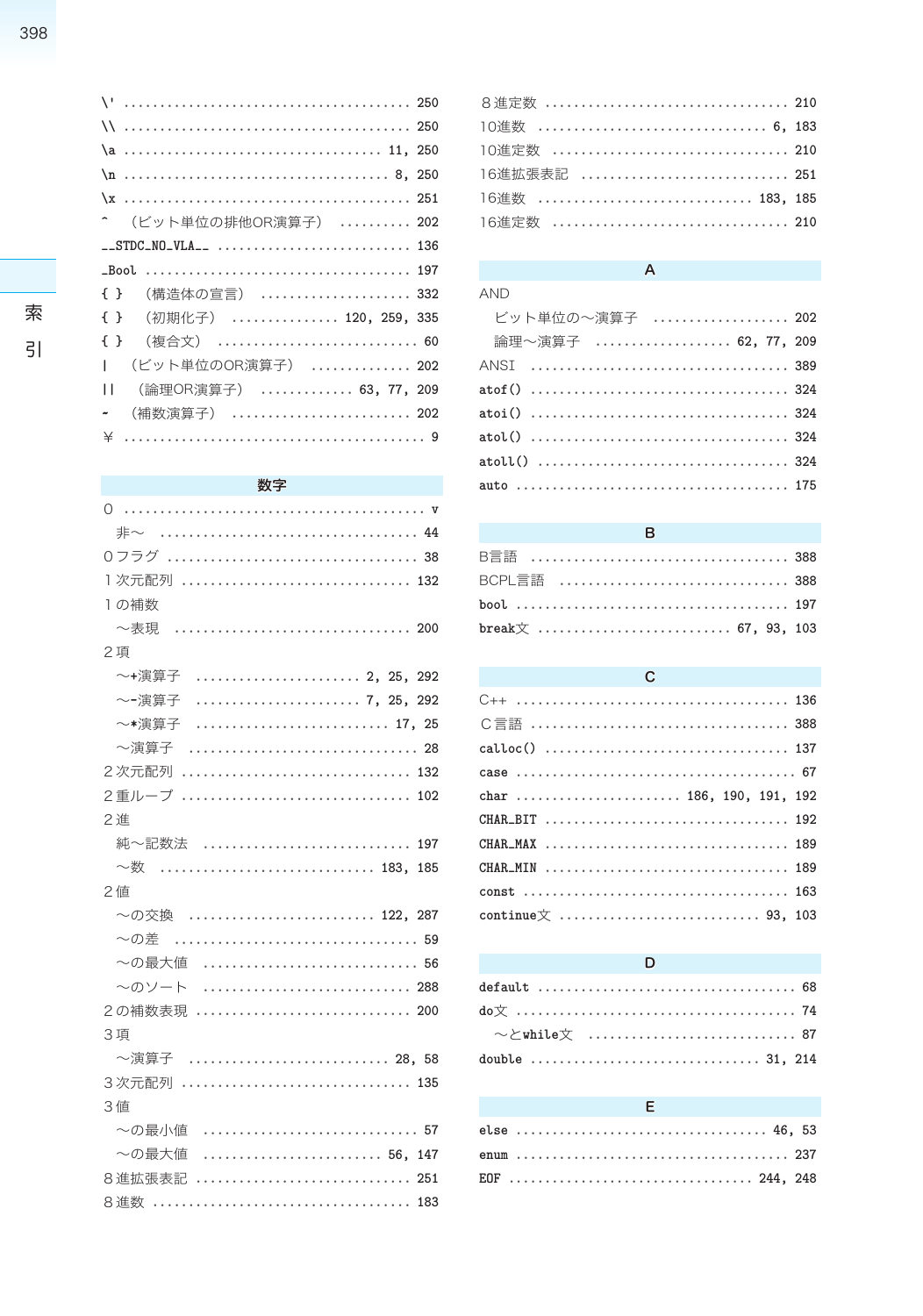|   | F                   |  |
|---|---------------------|--|
| f | (浮動小数点接尾語)<br>. 216 |  |
| F | (浮動小数点接尾語)  216     |  |
|   |                     |  |
|   |                     |  |
|   |                     |  |
|   |                     |  |
|   | FILENAME_MAX  367   |  |
|   |                     |  |
|   |                     |  |
|   |                     |  |
|   |                     |  |
|   |                     |  |
|   |                     |  |
|   | 137                 |  |
|   |                     |  |
|   | fwrite()  372       |  |

| and the state of the state of the state of the state of the state of the state of the state of the state of the |
|-----------------------------------------------------------------------------------------------------------------|
|                                                                                                                 |
|                                                                                                                 |
|                                                                                                                 |
|                                                                                                                 |
| int  12, 30, 186, 193                                                                                           |
|                                                                                                                 |
| INT_MIN  189                                                                                                    |
|                                                                                                                 |
|                                                                                                                 |

|  |  | 〜コード  248 |  |
|--|--|-----------|--|

. . . . . . . . . . . 388

| K&R |  |  |
|-----|--|--|

| and the state of the state of the state of |  |
|--------------------------------------------|--|
| L (整数接尾語)  211                             |  |
| L (整数接尾語)  211                             |  |
| L (浮動小数点接尾語)  216                          |  |
| L (浮動小数点接尾語)  216                          |  |
| LL (整数接尾語)  211                            |  |
| LL (整数接尾語)  211                            |  |
|                                            |  |

| LLONG_MIN  189 |  |
|----------------|--|
|                |  |
|                |  |
|                |  |
| LONG_MAX  189  |  |
| LONG_MIN  189  |  |
|                |  |

# $\overline{M}$

| main関数  142, 154 |  |
|------------------|--|
|                  |  |

 $\circ$ 

| OR.                 |  |
|---------------------|--|
| ビット単位の~演算子  202     |  |
| ビット単位の排他〜演算子  202   |  |
| 論理~演算子  63, 77, 209 |  |

#### $\mathsf{P}$

| register  175, 278                               |  |  |
|--------------------------------------------------|--|--|
| restrict  317, 383                               |  |  |
| $\texttt{return} \mathbf{\dot{\times}}$ 145, 146 |  |  |

 $\overline{\mathsf{R}}$ 

| S                           |  |
|-----------------------------|--|
| scanf ()  16, 290, 359, 380 |  |
| SCHAR_MAX  189              |  |
| SCHAR_MIN  189              |  |
| short  186, 193             |  |
| SHRT_MAX  189               |  |
| SHRT_MIN  189               |  |
| signed  186, 200            |  |
| sizeof演算子  192, 195         |  |
|                             |  |
|                             |  |
|                             |  |
|                             |  |
|                             |  |
|                             |  |
|                             |  |
|                             |  |
|                             |  |

索<br>引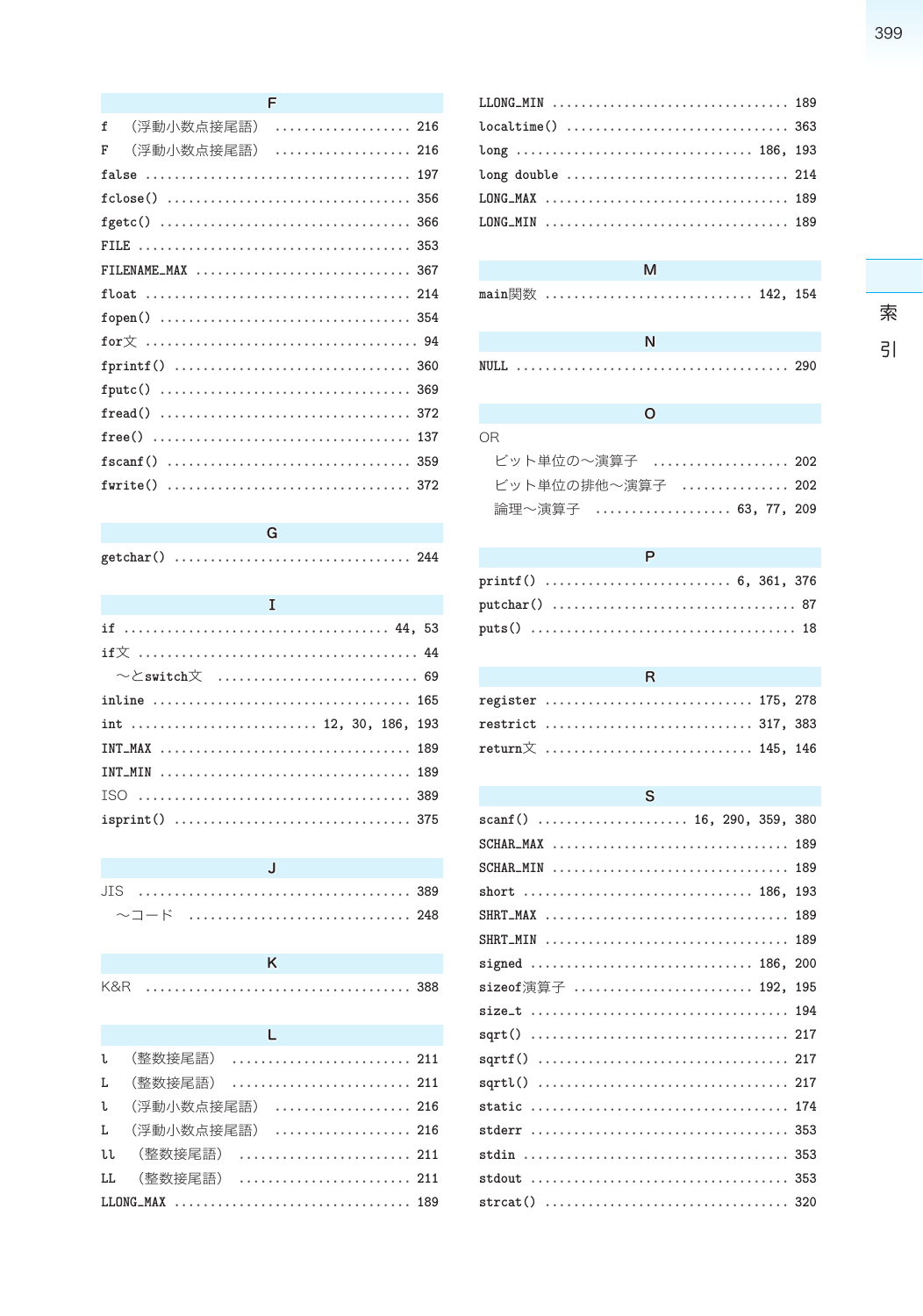#### 

索  $\overline{5}$ 

#### $\top$

| typedef                        |  |
|--------------------------------|--|
| $\sim$ 宣言 …………………………… 194, 338 |  |
| $\sim$ 名  194, 338             |  |

#### $\overline{U}$

| u (整数接尾語)  211     |  |  |  |  |  |  |  |  |  |  |  |
|--------------------|--|--|--|--|--|--|--|--|--|--|--|
| U (整数接尾語)  211     |  |  |  |  |  |  |  |  |  |  |  |
| UCHAR_MAX  189     |  |  |  |  |  |  |  |  |  |  |  |
| UINT_MAX  189, 207 |  |  |  |  |  |  |  |  |  |  |  |
|                    |  |  |  |  |  |  |  |  |  |  |  |
|                    |  |  |  |  |  |  |  |  |  |  |  |
|                    |  |  |  |  |  |  |  |  |  |  |  |
| unsigned  186, 198 |  |  |  |  |  |  |  |  |  |  |  |
| USHRT_MAX  189     |  |  |  |  |  |  |  |  |  |  |  |

|  | $\mathbf v$            |  |
|--|------------------------|--|
|  |                        |  |
|  | void  152, 154         |  |
|  |                        |  |
|  | W                      |  |
|  | while (do文の一部)  75, 89 |  |

#### ぁ

| アクセス  117       |
|-----------------|
| メンバ〜演算子  337    |
|                 |
| ~渡し  150, 276   |
|                 |
| 後判定繰返し  87, 94  |
| アドレス  277       |
| ~演算子  278       |
|                 |
| アルゴリズム  235     |
| アロー演算子  337     |
| 暗黙の型変換  34, 151 |

#### $\mathsf{U}$

| インクリメント  81    |
|----------------|
| ポインタの~  311    |
| インクルード  158    |
|                |
| インデンテーション  111 |
| インデント  111     |
| 引用符            |
|                |
| 二重~  250, 256  |
| インライン関数  165   |
|                |

| ウォーニング  131 |  |  |  |  |  |  |  |  |  |  |  |  |  |  |  |  |  |  |
|-------------|--|--|--|--|--|--|--|--|--|--|--|--|--|--|--|--|--|--|
|             |  |  |  |  |  |  |  |  |  |  |  |  |  |  |  |  |  |  |

#### え

| エイリアス  281           |  |  |  |  |  |  |  |  |  |  |  |  |  |  |  |  |  |  |  |
|----------------------|--|--|--|--|--|--|--|--|--|--|--|--|--|--|--|--|--|--|--|
|                      |  |  |  |  |  |  |  |  |  |  |  |  |  |  |  |  |  |  |  |
| 標準~ストリーム  353        |  |  |  |  |  |  |  |  |  |  |  |  |  |  |  |  |  |  |  |
| 〜表示子  353            |  |  |  |  |  |  |  |  |  |  |  |  |  |  |  |  |  |  |  |
|                      |  |  |  |  |  |  |  |  |  |  |  |  |  |  |  |  |  |  |  |
|                      |  |  |  |  |  |  |  |  |  |  |  |  |  |  |  |  |  |  |  |
|                      |  |  |  |  |  |  |  |  |  |  |  |  |  |  |  |  |  |  |  |
| ビット単位の論理~  202, 208  |  |  |  |  |  |  |  |  |  |  |  |  |  |  |  |  |  |  |  |
| 演算子  24, 29, 108     |  |  |  |  |  |  |  |  |  |  |  |  |  |  |  |  |  |  |  |
| $\sqrt{25}$ , 26, 26 |  |  |  |  |  |  |  |  |  |  |  |  |  |  |  |  |  |  |  |
|                      |  |  |  |  |  |  |  |  |  |  |  |  |  |  |  |  |  |  |  |
|                      |  |  |  |  |  |  |  |  |  |  |  |  |  |  |  |  |  |  |  |
|                      |  |  |  |  |  |  |  |  |  |  |  |  |  |  |  |  |  |  |  |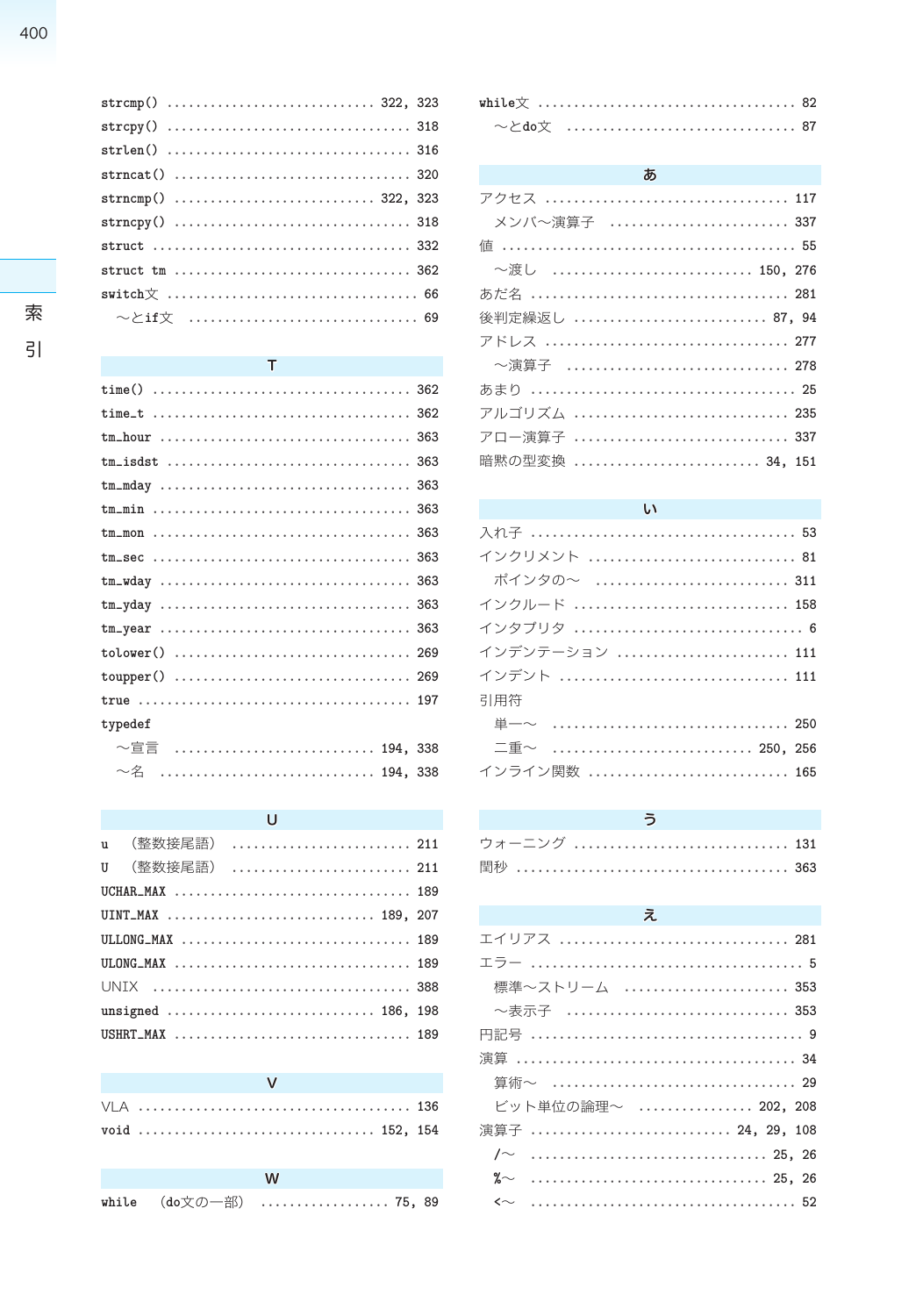| くく〜                                                                                    |
|----------------------------------------------------------------------------------------|
| $\leftarrow$                                                                           |
| $!=\sim$                                                                               |
| ==∼                                                                                    |
| $\sim$                                                                                 |
| >=∼                                                                                    |
| $\rightarrow$                                                                          |
|                                                                                        |
| $\ldots \ldots \ldots \ldots \ldots \ldots \ldots \ldots \ldots$ 7, 25,<br>292<br>2項-~ |
| 17, 25<br>2項*~                                                                         |
| 2項+~<br>292                                                                            |
|                                                                                        |
|                                                                                        |
| アドレス〜 & 17,278                                                                         |
| アロー〜 ->                                                                                |
| 加減~  25                                                                                |
| 関係~                                                                                    |
| 関数呼出し~ ()  6, 144                                                                      |
| 間接~                                                                                    |
| キャスト〜                                                                                  |
| 減分~ --                                                                                 |
| $-$<br>後置減分~                                                                           |
| 後置増分~<br>$++$                                                                          |
| コンマ〜 ,                                                                                 |
| 条件~?<br>$\ddot{\phantom{a}}$                                                           |
| 25<br>乗除~                                                                              |
| 前置減分~ --<br>88                                                                         |
| 前置増分~<br>$++$                                                                          |
| 增分~ ++<br>311                                                                          |
| 117, 294, 297<br>添字~<br>$\begin{bmatrix} 1 \end{bmatrix}$                              |
| 代入~                                                                                    |
| 単項~                                                                                    |
| 単項-~                                                                                   |
| 単項*~                                                                                   |
| 単項&~                                                                                   |
| 単項+~                                                                                   |
| 単項算術~  29                                                                              |
| 単純代入~ =  13, 29                                                                        |
|                                                                                        |
| ドット~ 334                                                                               |
| ビット単位のAND~ &  202                                                                      |
| ビット単位のOR~    202                                                                       |
| ビット単位のシフト~  204                                                                        |
| ビット単位の排他OR~ ^  202                                                                     |
| 複合代入~  80                                                                              |
| 複合代入~ +=  80                                                                           |
| 複合代入~ /=<br>90                                                                         |

| 複合代入~ *=  150          |  |  |  |  |  |  |  |  |  |  |
|------------------------|--|--|--|--|--|--|--|--|--|--|
| 複合代入~ >>=  206         |  |  |  |  |  |  |  |  |  |  |
| 補数~ ~  202             |  |  |  |  |  |  |  |  |  |  |
| メンバアクセス~  337          |  |  |  |  |  |  |  |  |  |  |
| メンバアクセス~ 334           |  |  |  |  |  |  |  |  |  |  |
| メンバアクセス∼ ->  337       |  |  |  |  |  |  |  |  |  |  |
| 論理~  63                |  |  |  |  |  |  |  |  |  |  |
| 論理AND~ &&  62, 77, 209 |  |  |  |  |  |  |  |  |  |  |
| 論理OR~     63, 77, 209  |  |  |  |  |  |  |  |  |  |  |
| 論理否定~ ! 77             |  |  |  |  |  |  |  |  |  |  |
| エンディアン  279            |  |  |  |  |  |  |  |  |  |  |

#### $\ddot{a}$

| オブジェクトの~  192   |
|-----------------|
| オーバフロー  213     |
|                 |
|                 |
|                 |
| オブジェクト  32. 277 |
| ~形式マクロ  124     |
| ~の大きさ  192      |
| オフヤット  296      |
| オペランド  24       |
| オペレーティングシステム 8  |

#### ゕ

| カウンタ                  |
|-----------------------|
| 〜用変数  95              |
| 書込みモード  356, 361      |
| 隠される  173             |
|                       |
| 拡張整数型  197            |
| 拡張表記  11, 250         |
| 8進∼ ………………………………… 251 |
| 16進~  251             |
| 単純~  250              |
|                       |
| 加減演算子  25             |
|                       |
|                       |
| 型  12, 30, 55         |
| 暗黙の~変換  34, 151       |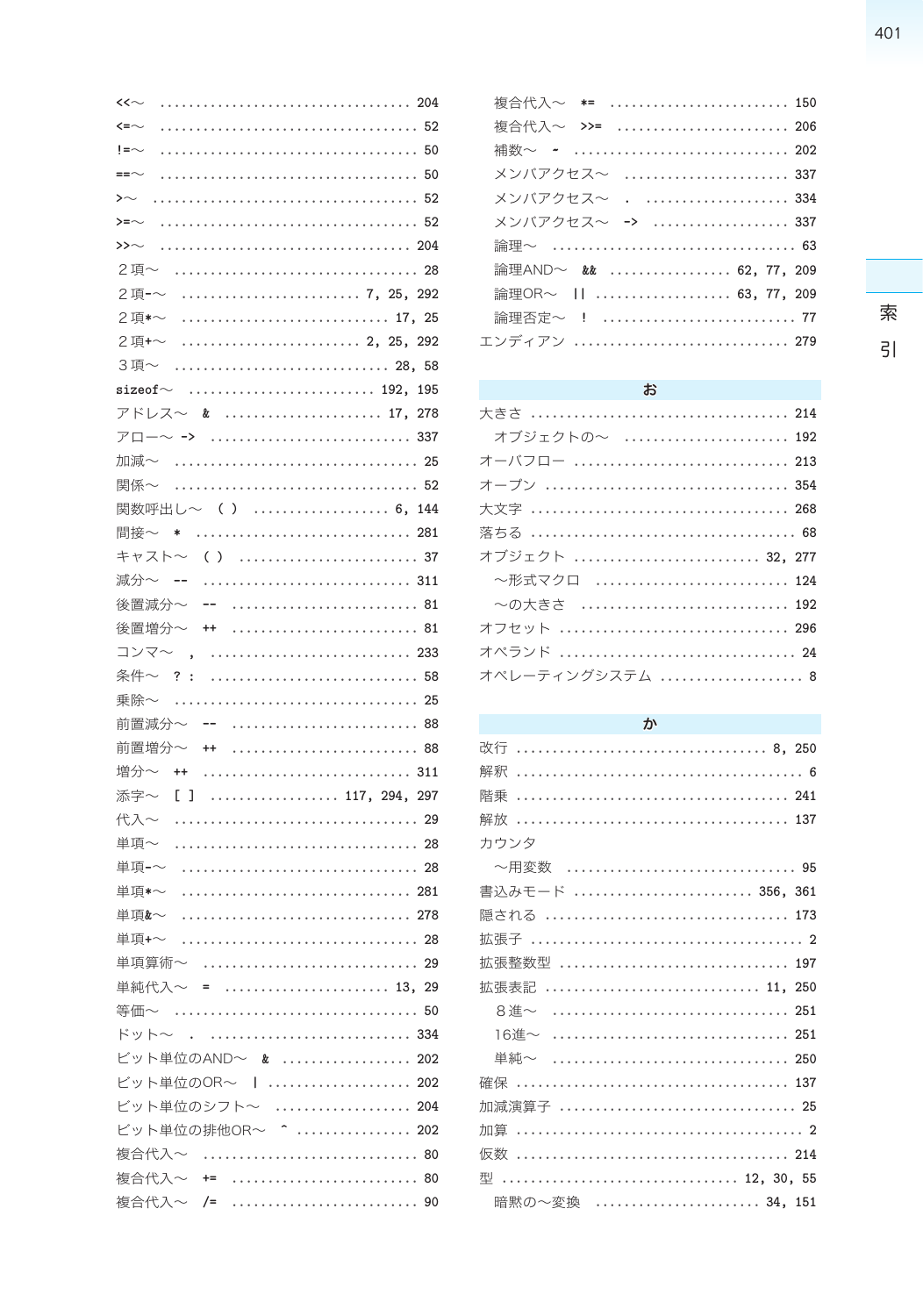| 仮引数~並び  143      |     |
|------------------|-----|
| 関数~  342         |     |
| 基本~              |     |
| 共用体~             |     |
| 構浩体~             |     |
| 算術~              |     |
| 集成体~             |     |
| スカラ〜             |     |
| 整数~              | 186 |
| 通常の算術~変換  223    |     |
| 配列~              |     |
| 標準整数~  197       |     |
| 符号付き整数~  186,    | 200 |
| 符号無し整数~          | 198 |
| 浮動小数点~  182,     | 214 |
| 返却値~             | 143 |
| ポインタ〜            | 342 |
| 文字~<br>182. 186. | 190 |
| 要素~              | 132 |
| 列举~              | 237 |
| ~指定子             |     |
| ~修飾子             |     |
| ~変換              |     |
|                  |     |
| 可変長配列  136       |     |
| 画面               |     |
|                  |     |
| ~型並び  143        |     |
| 関係               |     |
| 大小~              |     |
| 文字列の大小~  323     |     |
| ~演算子  52         |     |
|                  |     |
| $main~\sim$      |     |
| インライン〜           |     |
| 再帰〜呼出し           |     |
| ライブラリ〜           |     |
| ~型               | 342 |
| 〜形式マクロ           | 229 |
| ~原型宣言            | 157 |
| ~定義              | 157 |
| ~頭部              | 143 |
| ~本体              | 143 |
| $\sim$ 2         | 143 |
| 〜呼出し  6,         | 144 |

~呼出し演算子 ....................... 6, 144

拡張整数~ ............................. 197

| ~呼出し式  144     |  |
|----------------|--|
| ~を指すポインタ  291  |  |
| 間接演算子  281     |  |
| 宗全バッファリング  247 |  |

#### き

# $\overline{\left( \right. }%$

| 空間            |  |
|---------------|--|
| 名前∼  239, 341 |  |
| 偶数  47, 100   |  |
|               |  |
| 空白類文字  110    |  |
| 空文  65, 101   |  |
| 空ポインタ  290    |  |
| ──定数  290     |  |
| 空文字列  260     |  |
| 区切り子  109     |  |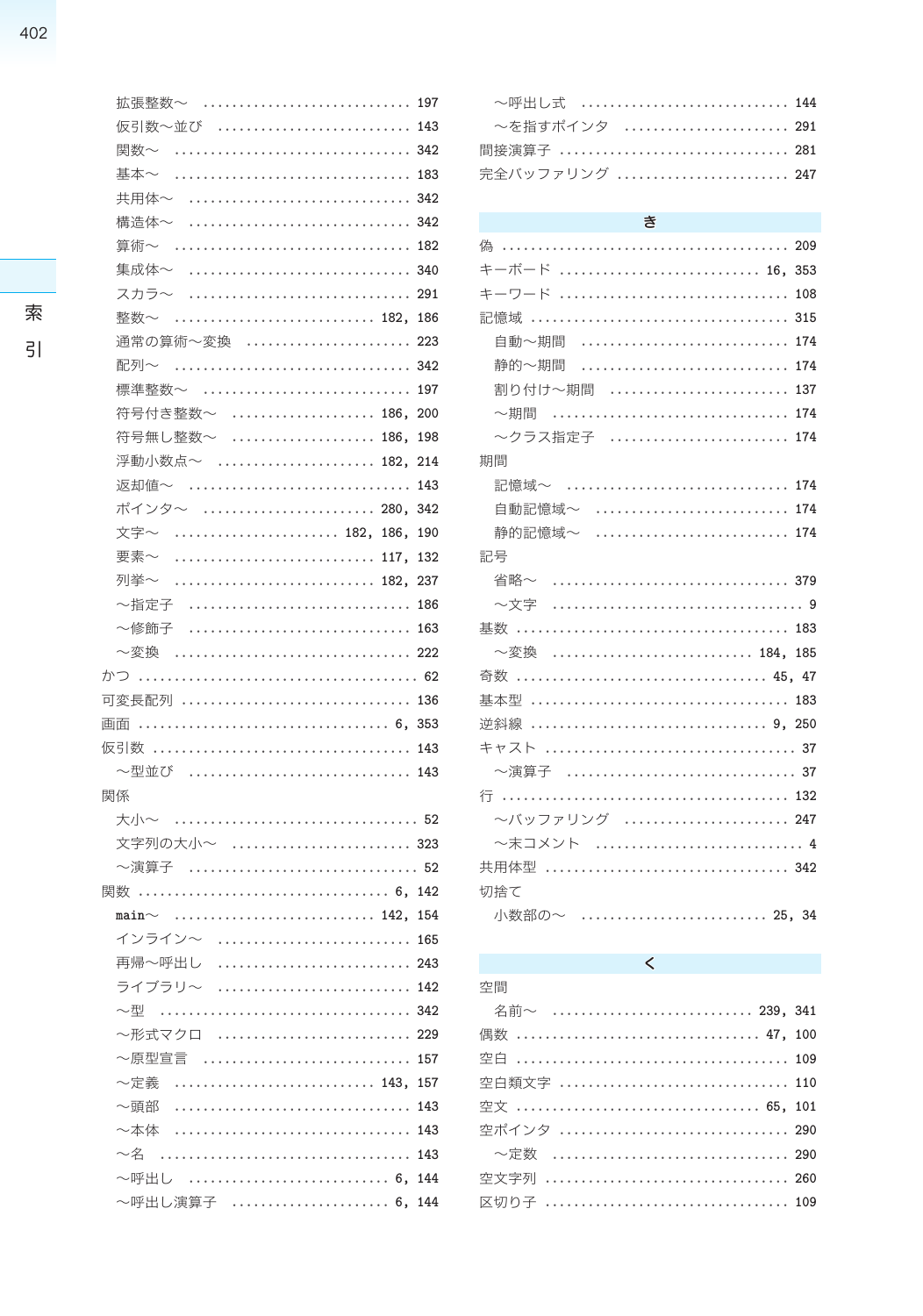| クラス          |  |
|--------------|--|
| 記憶域~指定子  174 |  |
|              |  |
| 後判定~  87,94  |  |
|              |  |
|              |  |
| クローズ  356    |  |
|              |  |

#### $\begin{array}{c} \text{ } \\ \text{ } \\ \text{ } \end{array}$

| 継続条件  75, 77  |
|---------------|
| 警報  11, 250   |
| 桁あふれ  213     |
|               |
|               |
| 原型            |
| 関数~宣言  157    |
| 現在の日付と時刻  362 |
|               |
|               |
| 減分            |
| 後置~演算子        |
| 前置~演算子  88    |
| ~演算子          |

 $\zeta$ 

| 交換             |
|----------------|
| 2値の~  122, 287 |
| 隆順             |
| 更新干一ド<br>356   |
| 構成メンバ  345     |
|                |
| 構造体  332. 339  |
| ~型             |
| 〜タグ  332       |
| ~の配列           |
|                |
| ~減分演算子  81     |
| ~増分演算子  81     |
|                |
| $\sim$ 図       |
| コード            |
| $JIS \sim$     |
| 文字~            |
| 国際標進化機構  389   |
| 国際文字名  108     |
|                |

#### $\star$

| 再帰                           |  |
|------------------------------|--|
| ~関数呼出し  243                  |  |
| $\sim$ 的 ……………………………………… 240 |  |
| ~的定義  240                    |  |
| 最小値                          |  |
|                              |  |
| 配列要素の~  126                  |  |
| 最小フィールド幅  38, 261, 376       |  |
| 最大公約数  243                   |  |
| 最大値                          |  |
| 2値の~  56                     |  |
| 3値の~  56, 147                |  |
| 配列要素の~  126                  |  |
| 最大フィールド幅  380                |  |
| 指す                           |  |
| 文字列を~  305                   |  |
| 算術                           |  |
| 単項~演算子  29                   |  |
| 通常の~型変換  223                 |  |
|                              |  |
| $\sim$ 型 …………………………………… 182  |  |
| ~シフト  205                    |  |
| 参照                           |  |
| ~外し  281, 313                |  |
| 〜マニュアル  388                  |  |

# $\mathsf{L}% _{T}=\mathsf{L}_{T}\!\left( \mathcal{M}_{T}\right) ,$

| 関数呼出し~  144 |  |  |  |  |  |  |
|-------------|--|--|--|--|--|--|
|             |  |  |  |  |  |  |
| 制御~  45, 75 |  |  |  |  |  |  |
| 添字~  117    |  |  |  |  |  |  |
| 代入~  29,126 |  |  |  |  |  |  |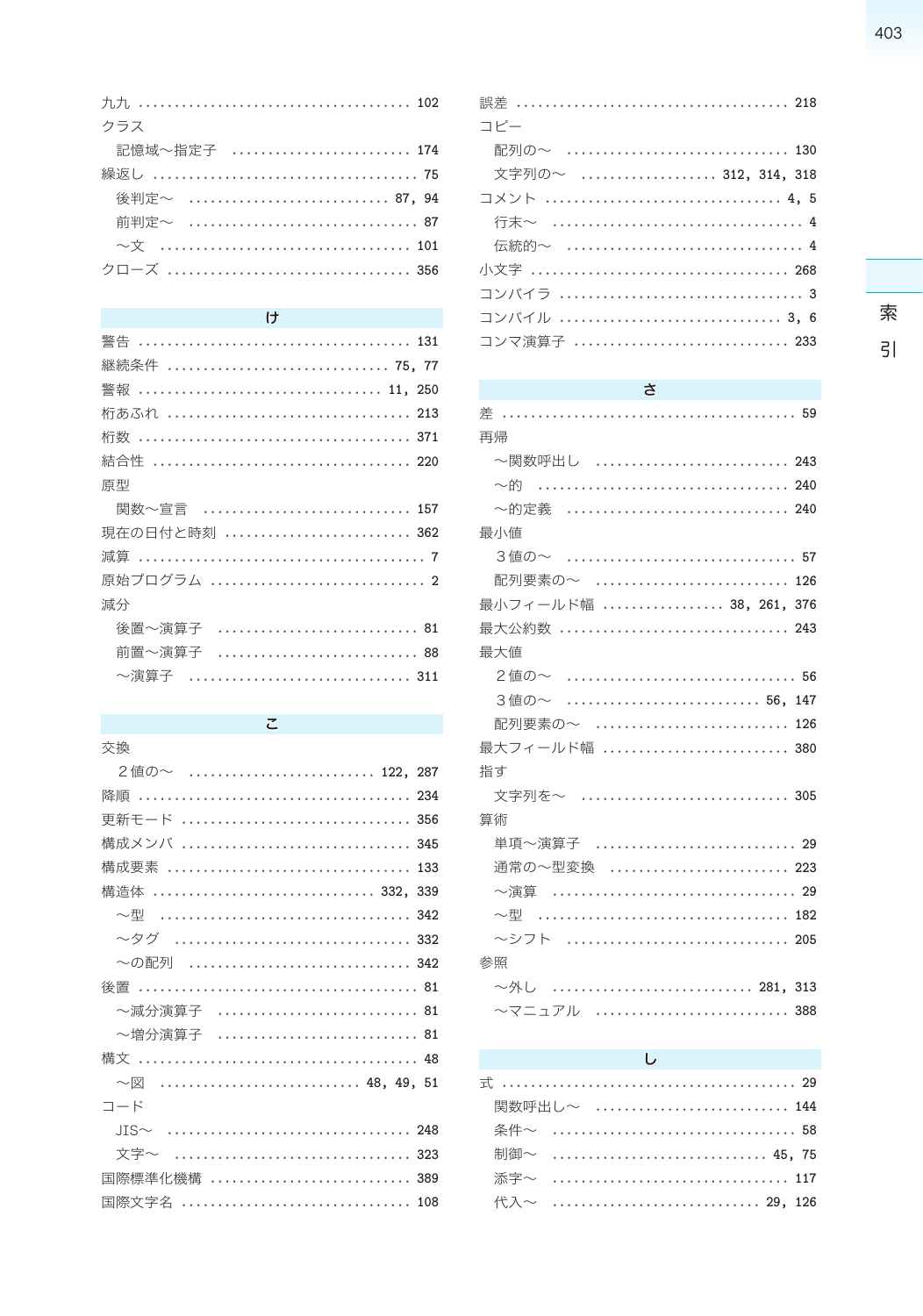| 〜の評価  55                       |
|--------------------------------|
| $\sim\!\star$                  |
| 識別子  106, 108, 155, 341        |
| 時刻                             |
| 現在の~                           |
| 要素別の~  362                     |
| 暦〜                             |
|                                |
| 指数                             |
|                                |
|                                |
|                                |
|                                |
| 6, 144<br>実引数                  |
| 指定子                            |
| 型〜<br>186                      |
| 記憶域クラス~  174                   |
| 変換~  39, 212, 261, 378,<br>381 |
| 自動記憶域期間<br>174                 |
| シフト                            |
|                                |
| ビット単位の~演算子  204                |
| 論理~  205                       |
|                                |
|                                |
| 修飾子                            |
| 型〜<br>163                      |
| 長さ~  212, 377,<br>380          |
| 集成体型                           |
|                                |
| 出力                             |
| 標準~ストリーム  353                  |
| 寿命                             |
| 純2進記数法  197                    |
|                                |
| 条件                             |
| 継続∼  75, 77                    |
|                                |
| ~演算子<br>58<br>.                |
|                                |
|                                |
|                                |
|                                |
| 乗除演算子  25                      |
|                                |
| 小数部  215, 216                  |
| ~の切捨て  25, 34                  |
|                                |

| 省略記号  379               |
|-------------------------|
| 初期化  15, 174            |
| 〜と記憶域期間  175            |
| ~と代入  15                |
| 初期化子  15, 120, 259, 335 |
| 除算  25, 26              |
|                         |
| 〜文字列  8, 376, 380       |
|                         |
| 指令                      |
|                         |
|                         |
|                         |
|                         |

#### す

|  |  |  |  |  |  |  |  |  |  |  |  |  |  | ~文字  248, 267 |
|--|--|--|--|--|--|--|--|--|--|--|--|--|--|---------------|
|  |  |  |  |  |  |  |  |  |  |  |  |  |  | スカラ型  291     |
|  |  |  |  |  |  |  |  |  |  |  |  |  |  |               |
|  |  |  |  |  |  |  |  |  |  |  |  |  |  | スタティック  282   |
|  |  |  |  |  |  |  |  |  |  |  |  |  |  |               |
|  |  |  |  |  |  |  |  |  |  |  |  |  |  | 標準~  353      |
|  |  |  |  |  |  |  |  |  |  |  |  |  |  | 標準エラー~  353   |
|  |  |  |  |  |  |  |  |  |  |  |  |  |  | 標準出力~  353    |
|  |  |  |  |  |  |  |  |  |  |  |  |  |  | 標準入力~  353    |
|  |  |  |  |  |  |  |  |  |  |  |  |  |  |               |

## $\mathbf t$

| 制御式  45. 75                |
|----------------------------|
| 整数                         |
| 拡張〜型  197                  |
| 標準~型  197                  |
| 符号付き〜型  186,<br>200        |
| 符号無し~型  186,<br>198        |
| $\sim$ 型  182,<br>186      |
| ~接尾語  211                  |
| ~定数  32, 210               |
|                            |
| 生存期間  174                  |
|                            |
| ~記憶域期間  174                |
| 精度  214, 218               |
| (変換指定)  39, 261, 377<br>精度 |
|                            |
| 絶対値                        |
| 符号と〜表現  200                |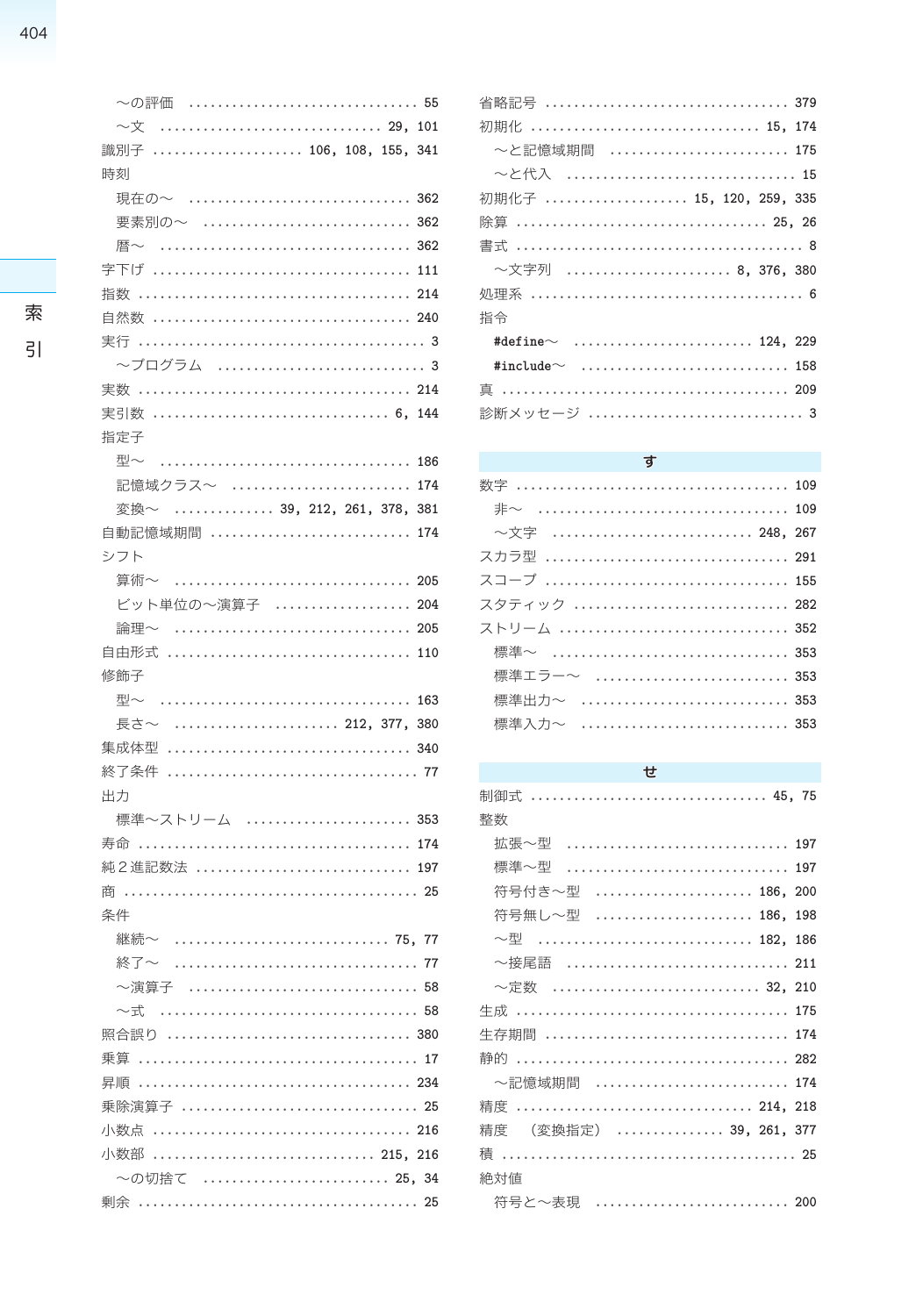|                |  |  |  |  |  |  |  |  |  |  |  |  | セット  192, 208 |
|----------------|--|--|--|--|--|--|--|--|--|--|--|--|---------------|
| 接尾語            |  |  |  |  |  |  |  |  |  |  |  |  |               |
|                |  |  |  |  |  |  |  |  |  |  |  |  | 整数~  211      |
|                |  |  |  |  |  |  |  |  |  |  |  |  | 浮動小数点~  216   |
|                |  |  |  |  |  |  |  |  |  |  |  |  |               |
| 線形探索  165, 265 |  |  |  |  |  |  |  |  |  |  |  |  |               |
| 宣言  12, 157    |  |  |  |  |  |  |  |  |  |  |  |  |               |
|                |  |  |  |  |  |  |  |  |  |  |  |  |               |
|                |  |  |  |  |  |  |  |  |  |  |  |  |               |
|                |  |  |  |  |  |  |  |  |  |  |  |  | 関数原型~  157    |
|                |  |  |  |  |  |  |  |  |  |  |  |  |               |
|                |  |  |  |  |  |  |  |  |  |  |  |  |               |
|                |  |  |  |  |  |  |  |  |  |  |  |  | ~減分演算子  88    |
|                |  |  |  |  |  |  |  |  |  |  |  |  | ~増分演算子  88    |

# そ

| 増分                           |
|------------------------------|
| 後置~演算子  81                   |
| 前置~演算子  88                   |
| ~演算子  311                    |
| 添字  117, 133, 296            |
| ~演算子  117, 294, 297          |
| $\sim$ 式 ……………………………………… 117 |
| ソース                          |
|                              |
| ~プログラム  2                    |
|                              |
| 2値の~  288                    |
| バブル~  235, 330               |

# $\hbar$

| 文字列の~  323        |  |
|-------------------|--|
| ダイナミック  282       |  |
|                   |  |
| 単純~演算子  29        |  |
| 複合~演算子  80        |  |
| ~演算子  29          |  |
| $\sim$ 式  29, 126 |  |
| ~と初期化  15         |  |
| ~抑止文字  380        |  |
|                   |  |
| 構造体~  332         |  |
| 列举体~  237         |  |
| 多次元配列  132, 170   |  |
| 多重ループ  102, 106   |  |

| 単一引用符  250                                                                                       |
|--------------------------------------------------------------------------------------------------|
| 単項                                                                                               |
| ~+演算子                                                                                            |
| ~-演算子                                                                                            |
| ~*演算子                                                                                            |
| ~&演算子                                                                                            |
| ~演算子                                                                                             |
| ~算術演算子  29                                                                                       |
| 探索                                                                                               |
| $\ldots \ldots \ldots \ldots \ldots \ldots \ldots \ldots \ldots \ldots \quad 165, \; 265$<br>線形~ |
| 逐次~                                                                                              |
| 単純                                                                                               |
| ~拡張表記  250                                                                                       |
| ~代入演算子  29                                                                                       |
|                                                                                                  |
|                                                                                                  |
| 短絡評価  63. 64                                                                                     |

#### $\overline{5}$

| 逐次探索  165 |  |  |  |  |  |  |  |  |  |  |  |  |  |  |  |  |  |  |
|-----------|--|--|--|--|--|--|--|--|--|--|--|--|--|--|--|--|--|--|
|           |  |  |  |  |  |  |  |  |  |  |  |  |  |  |  |  |  |  |
|           |  |  |  |  |  |  |  |  |  |  |  |  |  |  |  |  |  |  |

| っ             |  |
|---------------|--|
| 追加モード  356    |  |
| 通常の算術型変換  223 |  |

# $\tau$

| 関数~  143, 157   |
|-----------------|
|                 |
|                 |
| 10進~  210       |
| 16淮~  210       |
| 空ポインタ〜  290     |
| 整数~  32, 210    |
| 浮動小数点~  32, 216 |
|                 |
| 列举~  237        |
|                 |
| ~形式             |
| 〜ファイル  371      |
| デクリメント  81      |
| ポインタの~  311     |
|                 |
| 伝統的コメント  4      |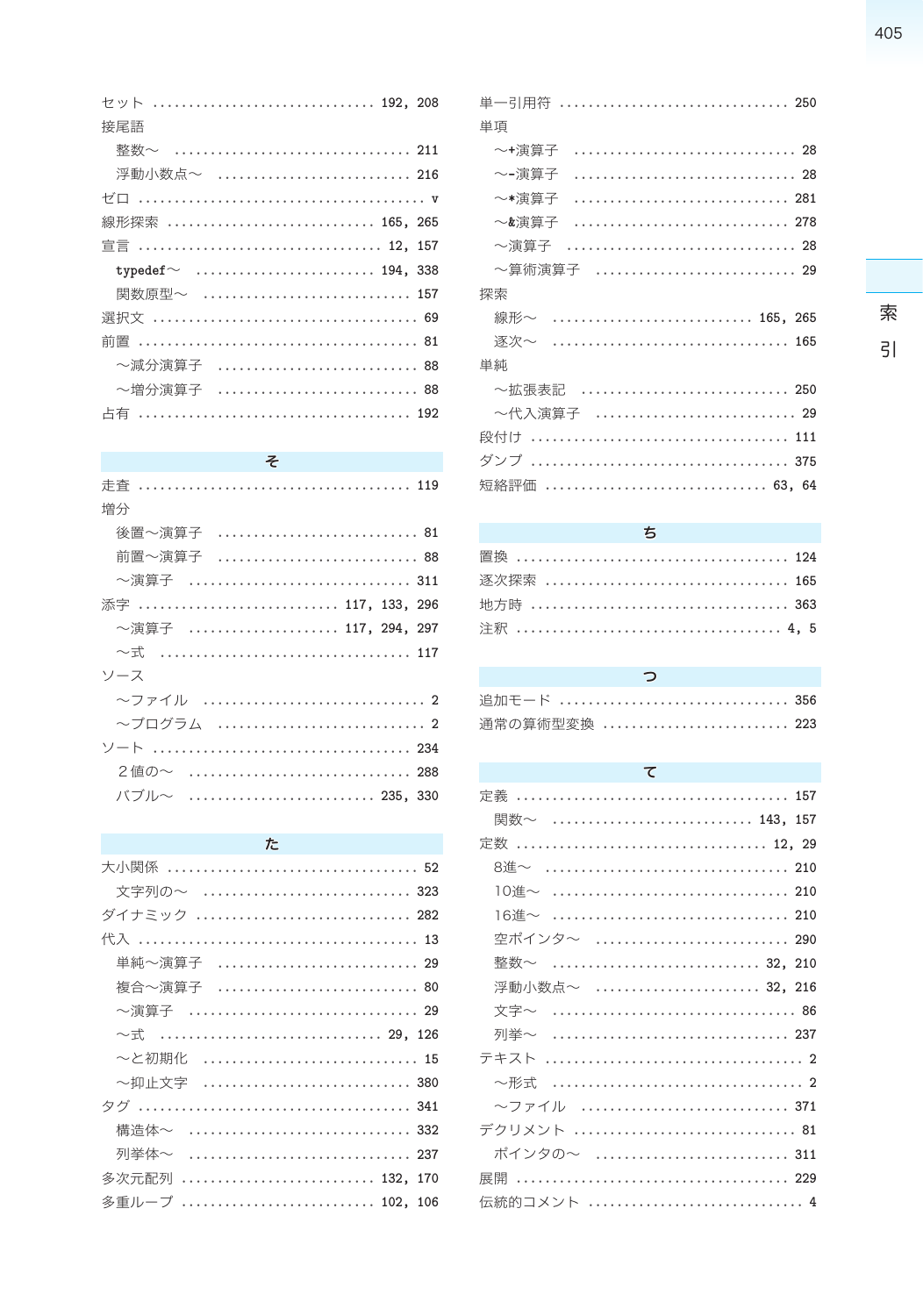| $\mathcal{L}$ and $\mathcal{L}$ |
|---------------------------------|
| 等価演算子  50                       |
|                                 |
|                                 |
| 独立性  159, 161                   |
| ドット演算子  334                     |
| ド・モルガンの法則 77                    |

# 索

# $\overline{5}$

| 内部表現  197            |  |
|----------------------|--|
| 長さ                   |  |
| 文字列の~  264, 310, 316 |  |
| ~修飾子  212,377,380    |  |
|                      |  |
| 名前  12, 106          |  |
| ──空間  239, 341       |  |
| ナル文字  256, 258       |  |

な

#### に

| 二重引用符  250, 256 |  |
|-----------------|--|
| 日本工業規格  389     |  |
| 日本産業規格  389     |  |
| 入力              |  |
| 標準~ストリーム  353   |  |
|                 |  |

# $\overline{a}$

| 排他                           |  |
|------------------------------|--|
| ビット単位の~OR演算子  202            |  |
|                              |  |
| ~順序                          |  |
| バイナリファイル  371                |  |
|                              |  |
| Ⅰ次元~  132                    |  |
| $2\,\text{Tr}\!\sim\,$ 132   |  |
| 3次元~  135                    |  |
| 可変長~  136                    |  |
| 構造体の~  342                   |  |
| 多次元~                         |  |
| ポインタの~  308                  |  |
| 文字の~  270                    |  |
| 文字列の~  262, 308              |  |
| $\sim$ 型 ……………………………………… 342 |  |
| ~とポインタ  292, 296             |  |
| 〜による文字列  304                 |  |
| 〜のコピー  130                   |  |
| ~の反転                         |  |
|                              |  |

| ~の要素数  196       |
|------------------|
| 〜要素の最小値  126     |
| ~要素の最大値  126     |
| 破棄               |
|                  |
|                  |
| バックスラッシュ  9      |
| バッファリング  247     |
| バブルソート  235, 330 |
|                  |
| 判定               |
| 後~繰返し  87, 94    |
| 前~繰返し  87        |
|                  |
| 配列の~  122        |
|                  |
| 汎用性  153, 159    |

### $\sigma$

| 仮~型並び  143                     |
|--------------------------------|
| 実~  6, 144                     |
|                                |
|                                |
| ビッグエンディアン  279                 |
| 日付                             |
| 現在の~  362                      |
| ビット  192, 371                  |
| 符号~  200                       |
| ~単位のAND演算子  202                |
| ~単位のOR演算子  202                 |
| ~単位のシフト演算子  204                |
| ~単位の排他OR演算子  202               |
| ~単位の論理演算  202, 208             |
|                                |
|                                |
| 短絡~  63. 64                    |
| 表記                             |
| 拡張~  11, 250                   |
| 単純拡張~  250                     |
|                                |
| 表示子                            |
| $\bot$ ラー〜  353                |
| ファイル位置~ しゅうしょう しょうかんしゅう<br>353 |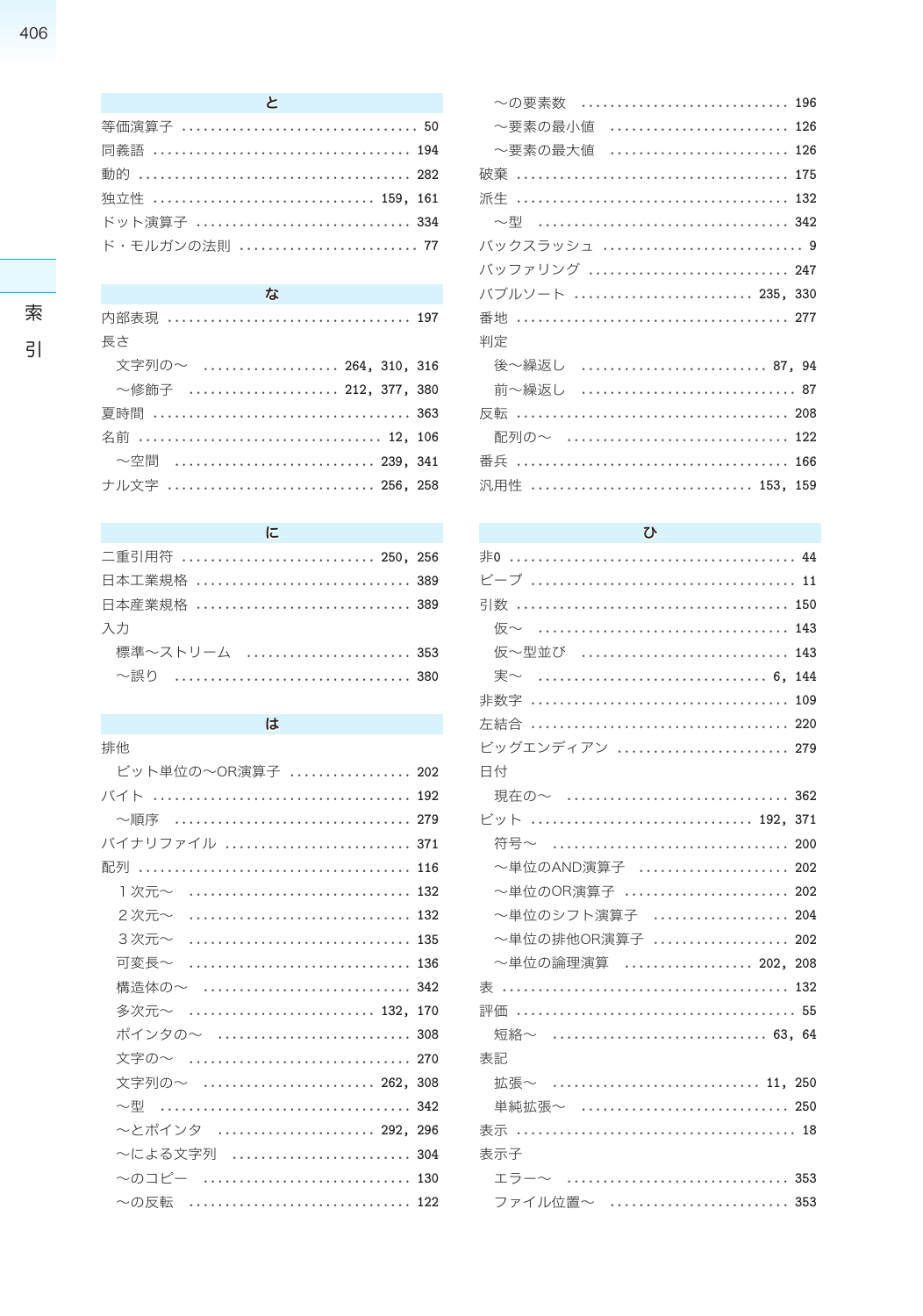|    | ファイル終了~  353   |  |  |  |  |  |
|----|----------------|--|--|--|--|--|
| 標準 |                |  |  |  |  |  |
|    | ~エラーストリーム  353 |  |  |  |  |  |
|    | ~出力ストリーム  353  |  |  |  |  |  |
|    | ~ストリーム  353    |  |  |  |  |  |
|    | ~整数型  197      |  |  |  |  |  |
|    | ~入力ストリーム  353  |  |  |  |  |  |
|    |                |  |  |  |  |  |

#### ふ

| ファイル  352                     |
|-------------------------------|
|                               |
| テキスト〜  371                    |
| バイナリ〜                         |
| ~位置表示子  353                   |
| ~終了表示子                        |
| ~有効範囲  156, 172               |
| 複合                            |
| ~代入演算子  80                    |
| $\sim$ 文 …………………………………………… 60 |
| 副作用                           |
| 符号                            |
| ~付き整数型  186,<br>200           |
| ~と絶対値表現<br>200                |
| 〜無し整数型  186,<br>198           |
| 〜ビット  200                     |
|                               |
| 14, 121, 174<br>不定値           |
| 浮動小数点  214                    |
| ~型                            |
| 〜数                            |
| ~接尾語                          |
| ~定数                           |
|                               |
|                               |
| プログラム                         |
|                               |
| 実行~                           |
|                               |
|                               |
| ~有効範囲  155, 156, 173          |
| プロトタイプ  157                   |
|                               |
|                               |
| break $\sim$ 67, 93, 103      |
|                               |

| $return \sim$ 145. 146                                           |
|------------------------------------------------------------------|
| $switch \sim \ldots, \ldots, \ldots, \ldots, \ldots, \ldots, 66$ |
|                                                                  |
| 空 $\sim$ 65, 101                                                 |
| 繰返し~  101                                                        |
|                                                                  |
| 選択~  69                                                          |
| 複合~  60                                                          |
|                                                                  |
|                                                                  |

#### $\boldsymbol{\wedge}$ 米国国家規格協会 .......................... 389 変換 暗黙の型~ ......................... 34, 151 基数~ ........................... 184, 185 通常の算術型~ ......................... 223 ~指定 ................. 8, 27, 38, 261, 376 ~指定子 ............ 39, 212, 261, 378, 381  $\sim$ 値 ................................... 143 ~値型 .................................. 143 変数 ............................... 12, 29, 32 カウンタ用~ ............................. 95

#### ほ

| ポインタ  276, 280     |  |
|--------------------|--|
| 関数を指す~  291        |  |
|                    |  |
| 空~定数  290          |  |
| $\sim$ 型  280, 342 |  |
| ~と配列  292, 296     |  |
| ~のインクリメント  311     |  |
| ~のデクリメント  311      |  |
| ~の配列  308          |  |
| 補数                 |  |
| 1の~表現  200         |  |
| 2の~表現  200         |  |
| 〜演算子  202          |  |

索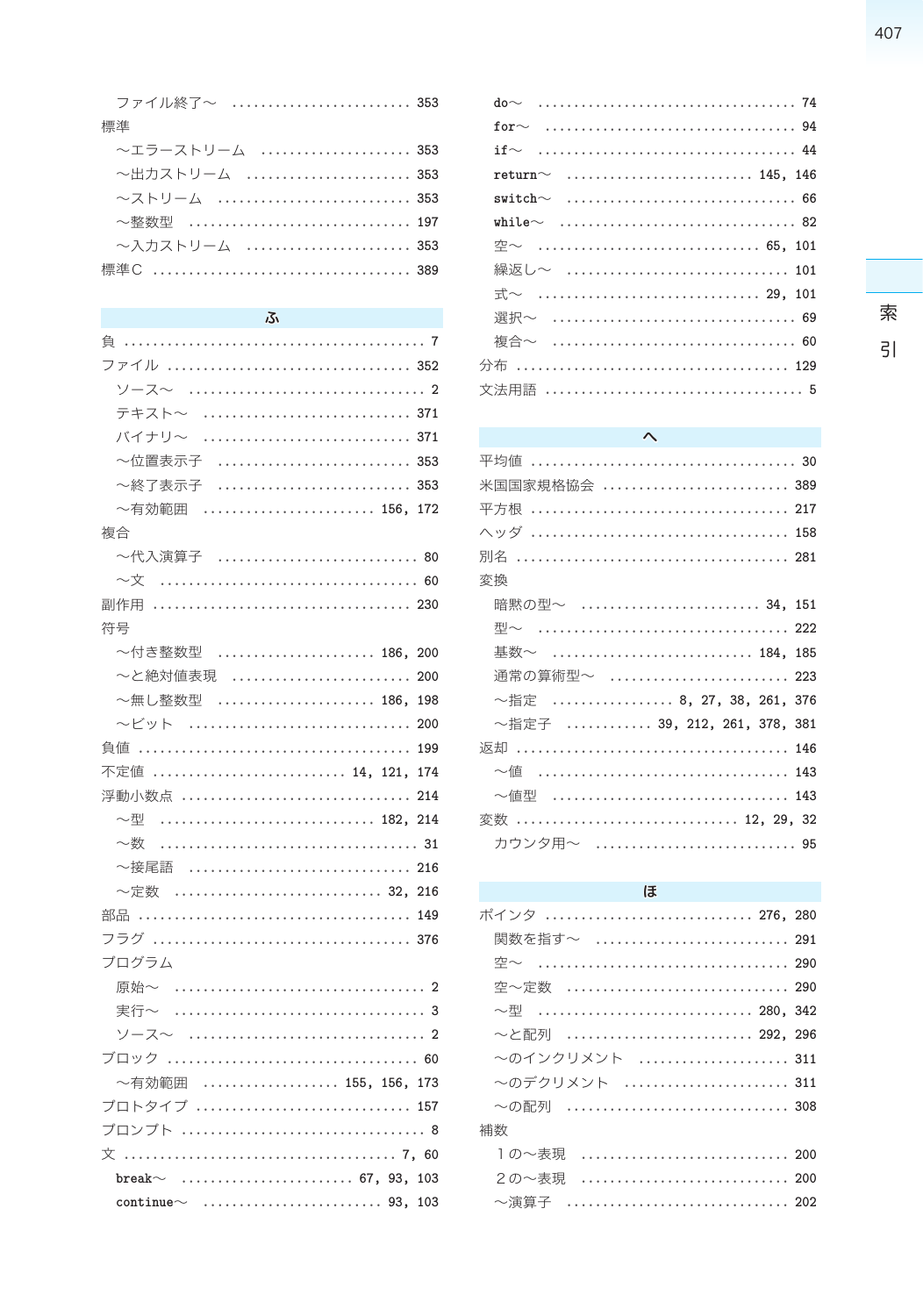索

 $\overline{5}$ 

#### $\ddot{\boldsymbol{z}}$

| 前判定繰返し  87                   |
|------------------------------|
| マクロ                          |
| オブジェクト形式~  124               |
| 関数形式~  229                   |
| ~の副作用  230                   |
| $\sim$ 名 ……………………………………… 124 |
| マジックナンバー  125                |
|                              |

| 無限ループ  92     |  |  |  |  |  |  |  |  |  |  |  |  |  |  |
|---------------|--|--|--|--|--|--|--|--|--|--|--|--|--|--|
| 無バッファリング  247 |  |  |  |  |  |  |  |  |  |  |  |  |  |  |

# め

| メッセージ         |  |  |  |  |  |  |  |  |  |  |  |  |
|---------------|--|--|--|--|--|--|--|--|--|--|--|--|
|               |  |  |  |  |  |  |  |  |  |  |  |  |
| メンバ  332, 341 |  |  |  |  |  |  |  |  |  |  |  |  |
|               |  |  |  |  |  |  |  |  |  |  |  |  |
| ~アクセス演算子  337 |  |  |  |  |  |  |  |  |  |  |  |  |

#### $\overline{t}$

| 文字  248, 371                      |  |
|-----------------------------------|--|
|                                   |  |
|                                   |  |
| 空白類~  110                         |  |
|                                   |  |
| 数字~  248,267                      |  |
| $\pm$ ル〜  256, 258                |  |
| $\sim$ 型 ………………………… 182, 186, 190 |  |
| 〜コード  323                         |  |
|                                   |  |
| 〜の配列  270                         |  |
|                                   |  |
|                                   |  |
| 書式~  8,376,380                    |  |
| 配列による~ ‥‥‥‥‥‥‥‥‥‥‥‥‥‥‥ 304        |  |
| 〜のコピー  312, 314, 318              |  |
| 〜の大小関係  323                       |  |
| 〜の長さ  264, 310, 316               |  |
|                                   |  |

| 〜の配列  262. 308           |  |
|--------------------------|--|
| ~の連結  320                |  |
| ~リテラル  11, 111, 256, 305 |  |
| $\sim$ を指す  305          |  |

### ゃ

|--|--|--|--|--|--|--|--|--|--|--|--|--|--|--|--|--|--|--|--|--|--|--|--|--|--|--|--|--|--|--|--|

#### $\phi$

| ユークリッドの互除法  243      |  |
|----------------------|--|
| 有効範囲  155            |  |
| ファイル~  156, 172      |  |
| ブロック~  155, 156, 173 |  |
| 優先順位  220            |  |

#### $\star$

| 構成~  133                       |  |
|--------------------------------|--|
| $\sim$ 型 ……………………………… 117, 132 |  |
| 〜指示子  136                      |  |
| 〜別の時刻  362                     |  |
|                                |  |
| 配列の~  196                      |  |
|                                |  |
|                                |  |
|                                |  |
| 読取りモード  356, 357               |  |
|                                |  |

## $\overline{5}$

| ライブラリ関数  142 |  |
|--------------|--|
| ラベル  67, 341 |  |

#### $\mathfrak{p}$

| リセット  208               |
|-------------------------|
| リダイレクト  247             |
|                         |
| 文字列~  11, 111, 256, 305 |
| リトルエンディアン  279          |
|                         |

### $\delta$

| 2 重~ ………………………………… 102 |  |  |
|------------------------|--|--|
| 多重~  102, 106          |  |  |
| 無限~ ……………………………………… 92 |  |  |
| ~本体  75,89             |  |  |